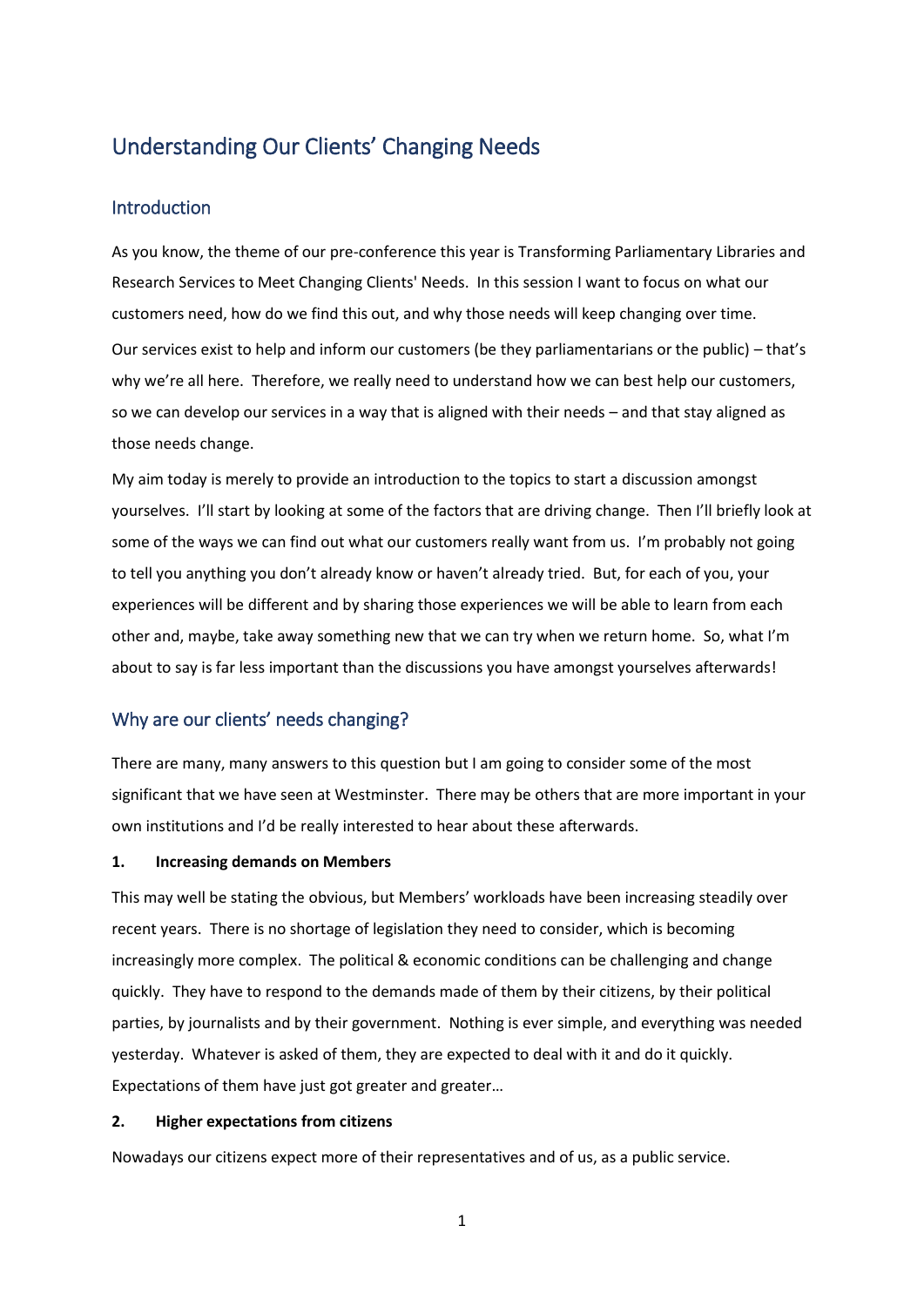Members have to deal with a dizzying range of issues and problems, raised by citizens – all of which need to be answered. Citizens expect their representatives to be visible, to be open, to be available, to have considered views on local, national and international issues. As a citizen, it is quite easy now to compare notes on how your representative performs, compared to others – just as you might look on the web to compare hotels or car insurance.

And it's not just Members, as public engagement with Parliament has become increasingly important, particularly with the young, we too are compared and judged against other services that citizens use. If we want to preserve the reputation of our institution, then we need to keep up with the competition. And although we may not see Amazon, Apple, Facebook or Google as competitive rivals, our citizens expect our services to be as quick and easy to us as theirs and have similar functionality.

Which brings us on to our next driver…

#### **3. Technology**

Technology is driving change in all sorts of ways.

It enables things to be done faster, complex tasks to be carried out easily. The internet makes a wealth of information available instantaneously. As a result, the kind of enquiries we get from Members and the public are harder and more complex than they were 10-15 years ago. Reference enquiries are largely a thing of the past - the simple things they can do for themselves – that's what Google is for. So, what we're expected to do is more complex and more sophisticated – and we are reliant on technology to achieve this.

But all that information creates its own problems. What's true and what isn't? Which information is accurate, reliable, up-to-date? When I was writing this, I typed in 'UK GDP Growth 2019' into Google and I got 4.9 million results – 4.9 million – and my guess is not one of those results will accurately predict what UK growth will actually be in 2019! So, now we are expected to be the arbiters of what is 'good' information and what isn't.

Our customers are now equipped with a wide range of technology – different devices, email, social media, video channels, apps, all sorts – and we are expected to be able to provide them with answers across all that technology. Whether it is a computer, a tablet, a smartphone, or even a watch! So, we have to develop services that work across all those different channels and devices.

#### **4. The world is getting smaller, changing faster, and everything happens in real time**

The world has become a very small place, through TV and social media – something happens anywhere in the world and you can hear about it in minutes, if not seconds. Most issues now have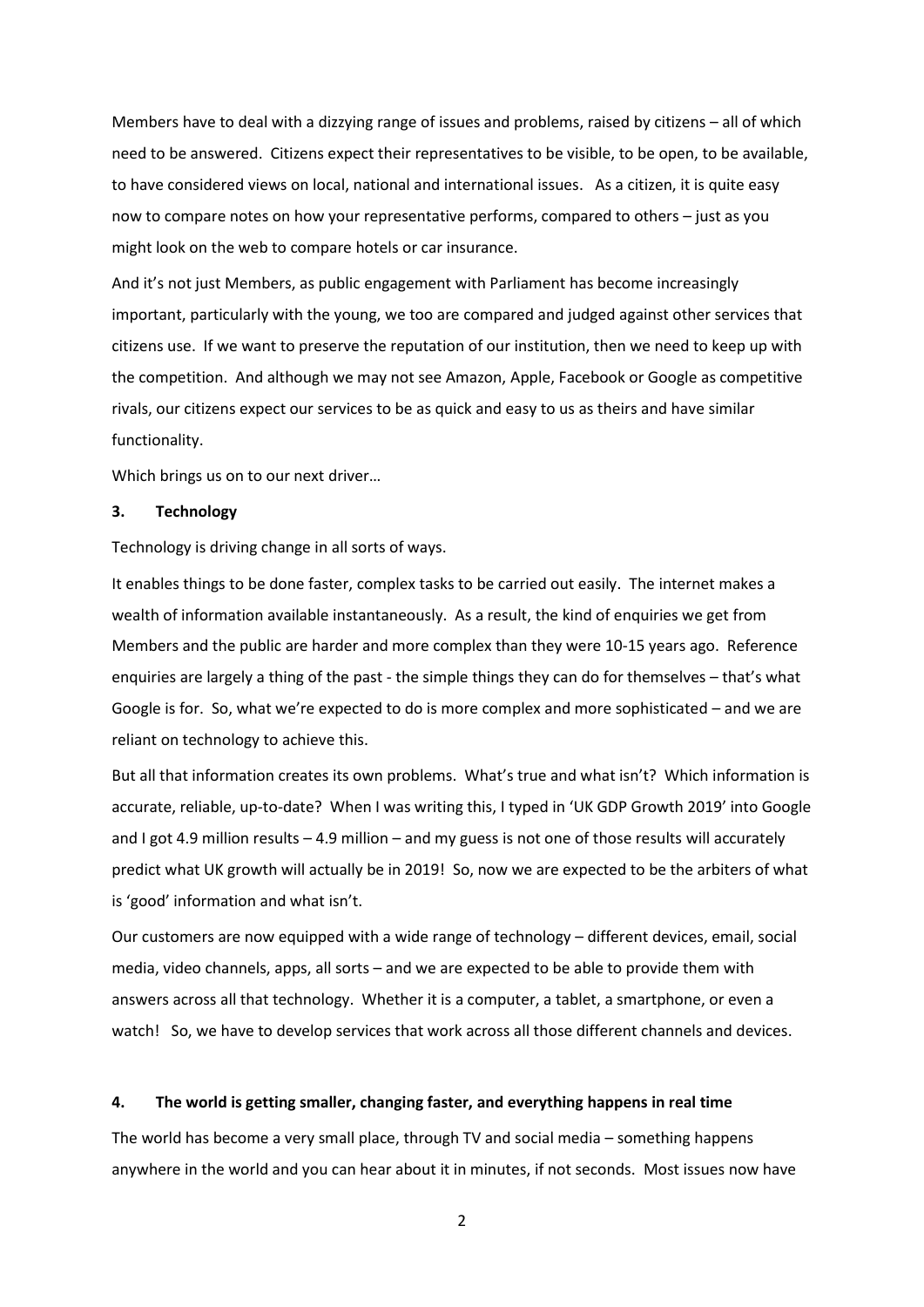some form of international dimension. Globalization means you need to be aware of what is happening elsewhere as if it hasn't yet had an impact on you locally, the chances are that it soon will. Nowadays news is  $24 \times 7$  – there is no downtime, no time to think. The days of only having to worry about the deadlines to make the 9 o'clock news on TV or when the national papers went to print overnight are long gone. Citizens want to know right now what their representatives think or are doing about something. Opinions come from all directions on social media and can go viral in moments – hashtags gain momentum quickly. Members are expected to be able to respond to events as they happen. So, we need to be able to brief them in real time and to be ready for almost anything.

# How do we find out what our clients want?

Having looked at why our clients' needs are changing we now need to think about what those needs are and how do we go about finding out?

#### **1. Ask them**

Well, the most obvious answer is often the best!

In an ideal world, we would have the opportunity to have a face-to-face conversation with each of our customers to find out more about what they find useful or helpful. But life is not always ideal… Members are often very busy & may not have the time to spare to talk to us about their requirements. And, as for the public, well there are just too many of them to ask each and every one.

That's not to say that it's completely impossible to ask customers – there are opportunities to speak to individual customers and we should take those opportunities when they arise. But, in general, we often need to find other ways to ask customers our customers what they need from us.

#### **2. Feedback**

One way to do this is to ask for feedback. And there are lots of ways to do this.

If we provide a customer with some information or answer a question for them, we can follow up their request and ask them how useful they found our information and what else we could have done. For an online service, we can provide a form or link, so users can send us their comments. At the end of a talk, presentation, workshop or training session we can give participants a brief feedback form to fill in.

There are pros and cons of doing this – I will just mention two on each side:

• A positive is that you get information from someone who has used your service while the experience is still fresh in their mind.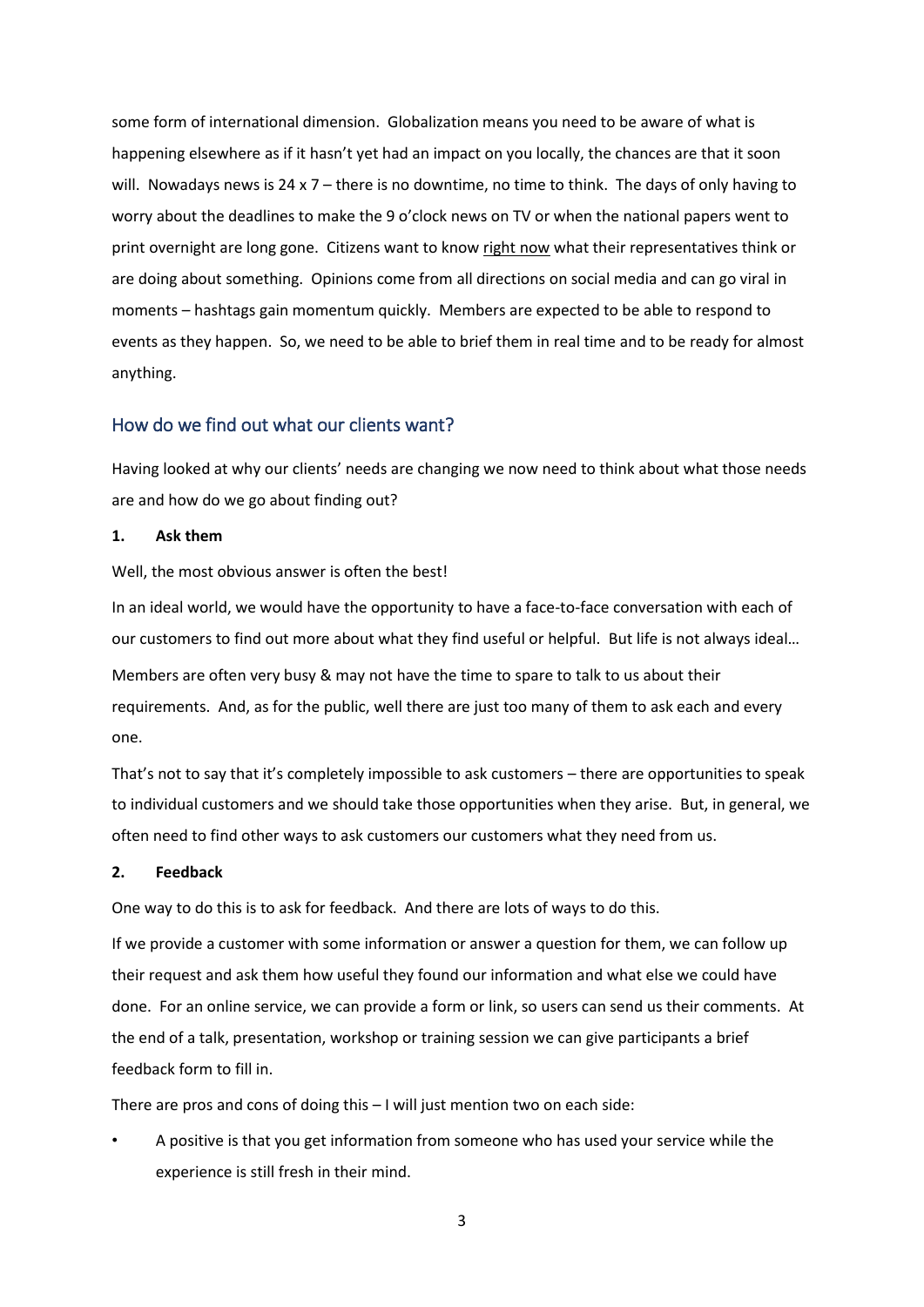- It's also short, direct, re-usable, quick to complete and easy to set-up and analyse.
- On the downside, feedback response rates often drop off sharply over time (so can be best to use sparingly or periodically, rather than all the time).
- Feedback won't give you information from people who **DON'T** use your service

## **3. Surveys**

Surveys are a popular way of getting feedback on-line. They are easy to set-up with plenty of online services that you can use such as Survey Monkey, MailChimp, etc. You can either do very short/quick surveys with just a small handful of questions, or longer, more in-depth surveys. You can re-use surveys – asking the same questions over time will allow you to analyse trends, while asking different questions keeps it fresh, interesting and topical. You can reach both existing and potential clients with the same survey. But there are things you need to be aware of when using surveys:

- There is a whole science around survey design how you ask a question can have a significant effect on how people answer it.
- You may be handling personal information when analysing survey results you need to be aware of the relevant data protection rules that apply.
- Your client needs some incentive to spare the time to complete the survey (the longer or more frequent the survey, the greater the incentive). That may be as simple as influencing how you develop your services. But you need to be clear about why they should do it – what's in it for them?
- You will get answers to the questions you asked but you may not get the reason why someone answered the way they did. For example, if you ask someone to rate your service on a scale of 1-10 and they answer '4', you may not find out why they gave you that score, unless you dig a little deeper…

# **4. In-depth interviews / focus groups**

Which brings us on to in-depth 1-1 interviews or focus groups. These are an opportunity to get more detailed qualitative data, often alongside the quantitative data you may have already got through a survey. They can be very valuable in testing assumptions, trying out new ideas or finding out what lies behind feedback you may already have. They work best with a reasonably structured agenda, but which encourages clients to talk and offer their opinions (and, in the case of focus groups, interact with each other). These interviews are a considerable time commitment by the participants (and from your staff), so may not be easy to organise, and you need to ensure that you have a representative sample of clients.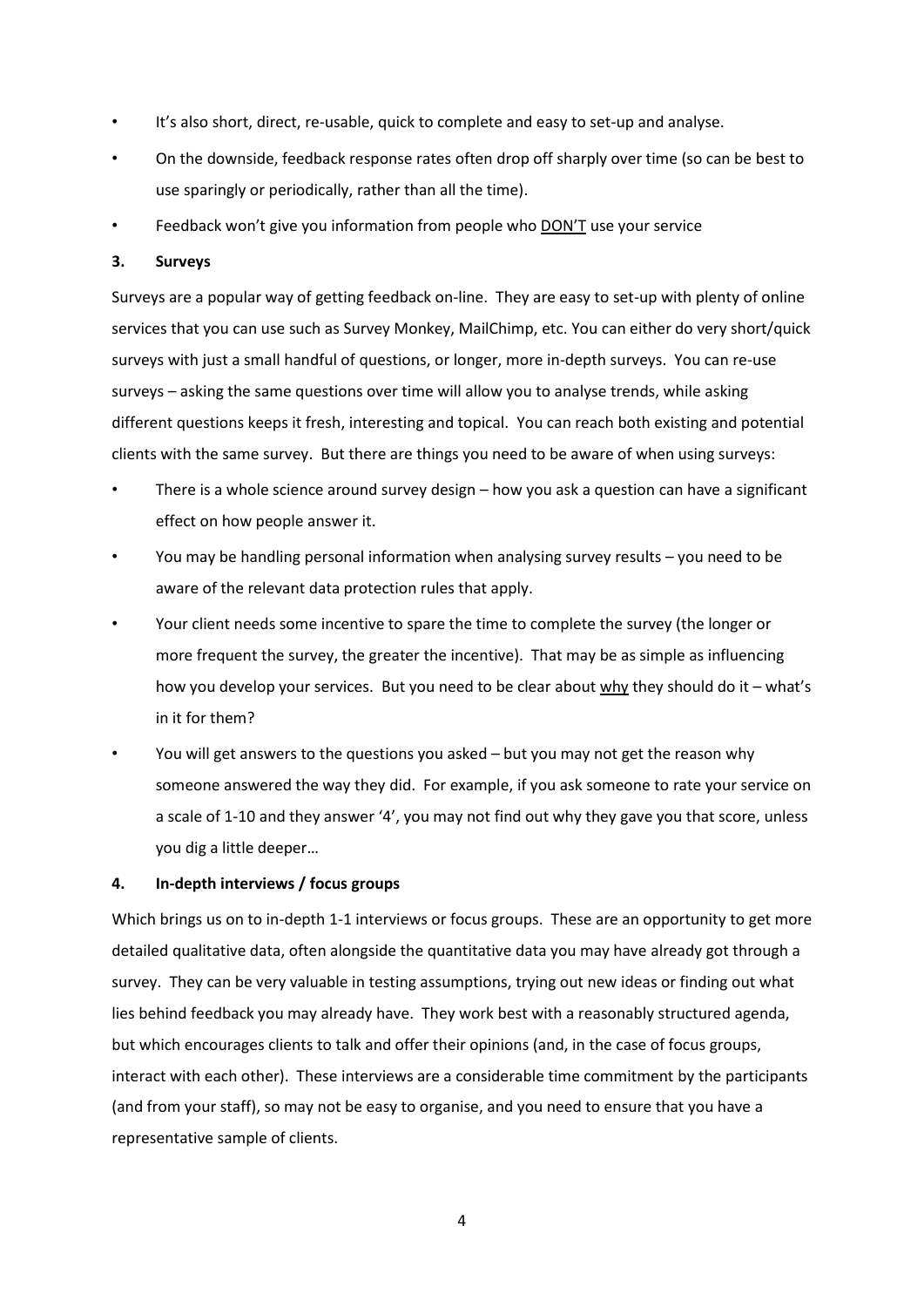As a form of feedback, these can give you some of the best and most insightful opinions about your service. But, like other feedback techniques, they come with caveats:

- The feedback you get is moderated by the person who is acting as interviewer or facilitator. They need to be trained to capture all that is said and not filter or influence responses to match their own thinking.
- Similarly, you need people with good communications skills who can get people talking but also bring them back to the structured agenda – this isn't easy, and staff may not feel comfortable doing this, if they are interviewing Members.
- It can be hard to get clients, who are time-poor, to spare the time to do this properly. It is not something to be done lightly or often. So, if you use this technique, plan it very carefully.

## **5. What do others want?**

If it is difficult to get feedback from your clients then another way to find out what they want is to look at another type of user that has certain similarities and see what they use – it may be a good approximation, or at least a good starting point.

For instance, if we can't talk to Members then talking to their staff is the next best thing. But there may be other examples – they won't be exactly the same but may have some very specific things in common that might help you. Examples of professions that we sometimes use as comparators include:

- Journalists need to keep right on top of current affairs and events; if something comes up they quickly need to browse through all the recent material on the same subject; they can often be on the move and need information to come to them wherever they are.
- Lawyers obviously need a good / detailed understanding of legislation, how it might change, and what the impact would be of any change; they also need to brief themselves on both sides of an argument.
- Social workers need a good casework management system.

You can also look at the functionality that is provided by some of the big commercial services and think about whether your own customers would benefit from something similar. A simple example of that might be: "other customers who bought X also bought Y" – similar functionality could be used to point your own customers to other relevant information or briefings which they might not be aware of.

I'm sure that you'll be able to think of examples that may be relevant to your own services & clients.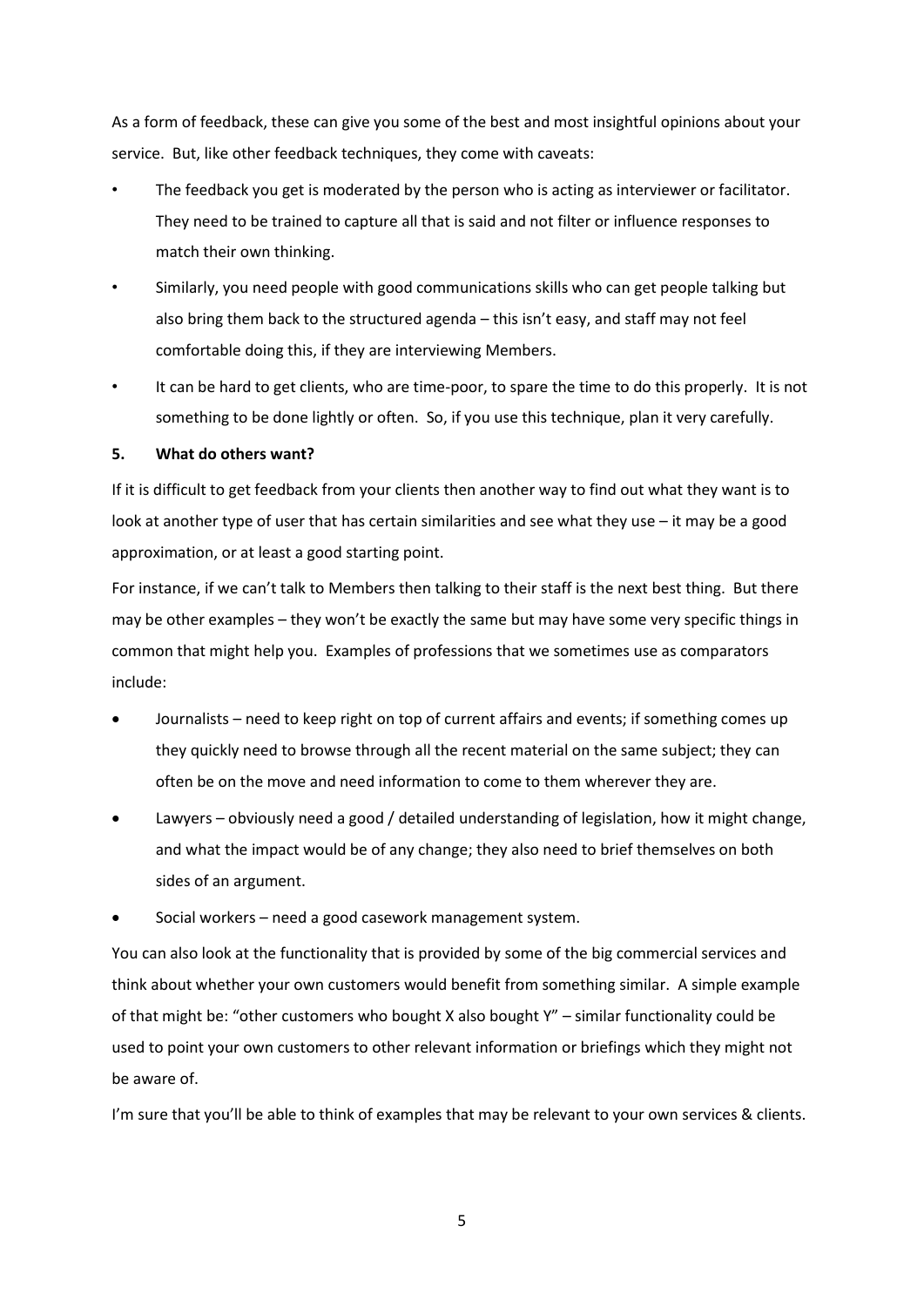# What ideas have we discussed before?

This is just an opportunity to review some of the other techniques that have been discussed at recent pre-conferences or open sessions. If you want to find out more details about these, the presentations are still available on the Section's web pages and you can use the link on the slides. Also, there may well be colleagues here from each country who could talk to you about their experiences.

**Canada:** Use of personas to design web services.

Personas are fictional characters, or stand-ins, for real people. They help turn the generic labelling of users into identifiable people that share similar behaviours, goals, attitudes, and work environments. You can then start to ask "What would this person do?"

**Japan:** Cooperation with research institutions, researchers and others in Japan and abroad to utilize their expertise in our research.

This provides an excellent opportunity to enhance staff's knowledge of the current state of affairs by drawing on expertise of international academics.

Also, the use of Member surveys. A combination of interviews of Diet Members and questionnaires for their staff; targeting a representative sample of 50 or 100 Members to create a balanced view.

**Switzerland:** Example of CUBE – uses business intelligence techniques to analyse procedural data and Member activity.

**Brazil:** Two Client-Oriented methodologies – Business Model Canvas & Design Thinking – both take the Client as a starting point and are built around client collaboration and interaction. We will come back to Design Thinking later.

**Uganda:** A service that had to adapt to considerable political & institutional change.

Steps taken include:– independent multi-skills research team with subject specialists, anticipatory research, building a skills base in scientific & creative skills, personal engagement with clients.

Lessons:– functional restructuring & re-alignment, continuous capacity building.

**Netherlands:** Development of a service-wide vision & strategy.

All about change management and staff engagement in process.

Lessons:- change needs a 'sense of urgency', a bottom-up approach takes time but very important for successful delivery of change.

**Brazil:** Project to implement a customer relationship management system (CRM) to manage client interaction across multiple channels.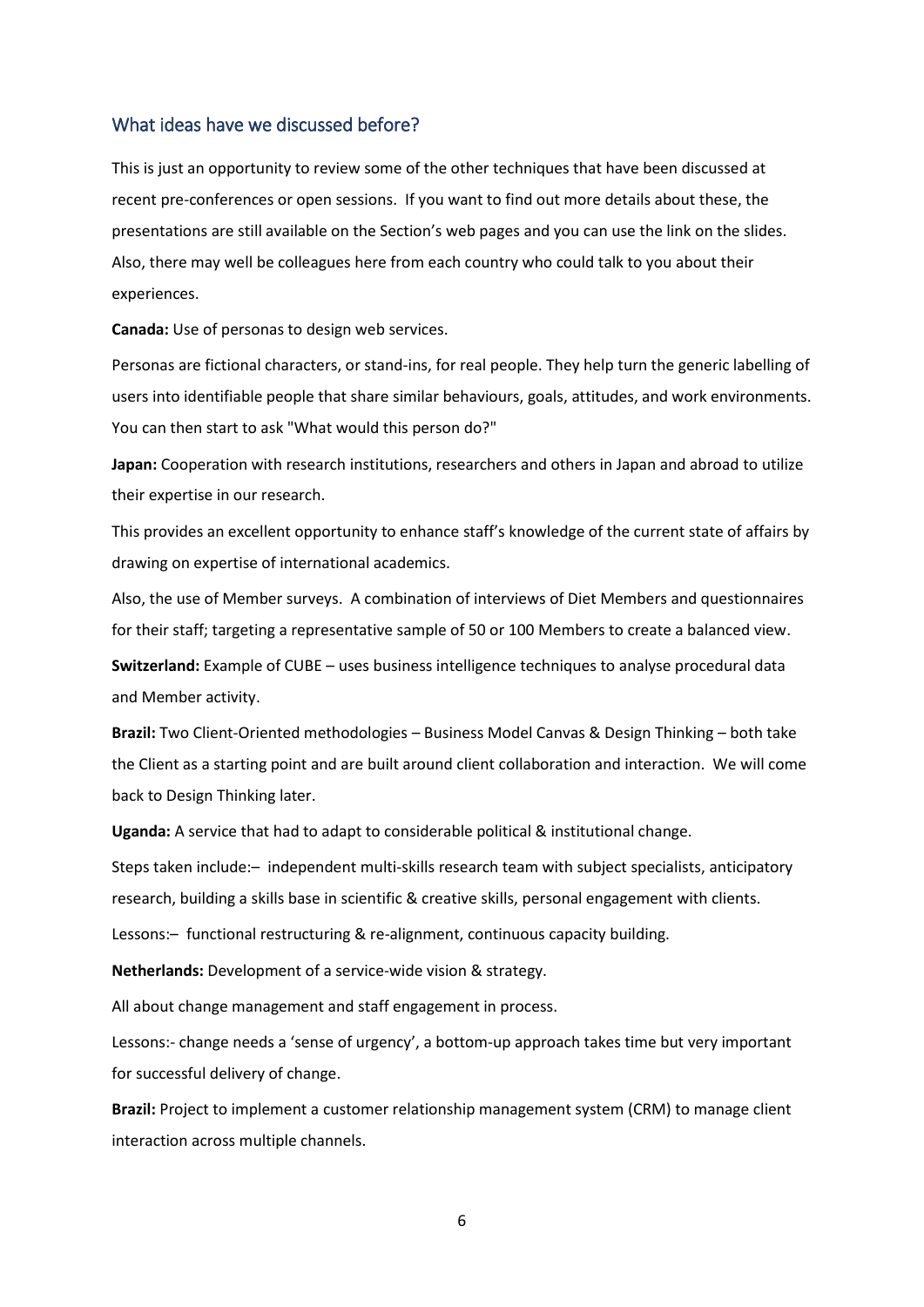**Finland:** A Member committee working with an academic Futures Research Centre to develop a national foresight system.

# What ideas have we tried in Westminster?

In short, a bit of everything – if an idea is good then we'll try it

**Customer Value Proposition (CVP):** Why should a customer use our service, what's its value to them, what distinguishes our service from others they could use? Made use of structured interviews with Members and their staff. Has some similarities with the Brazil example of the Business Model Canvas.

**Service-specific feedback:** Used in short bursts for particular services (such as sending a short follow-up request for each research enquiry answered during a week).

**Online surveys:** Mainly used for our website, randomly selecting sample of users each month for a very quick/short survey to analyse trends in customer satisfaction.

**Website personas:** Exactly as the Canadian model. We also use selective User Experience testing alongside this.

**User panels:** We have used user groups of Members' staff to get feedback and try out ideas. Good relevant feedback but hard to maintain the group due to high turnover of researchers.

**Exit interviews:** We try to arrange in-depth interviews with Members who are retiring or standing down. Our experience is that these can be more honest in terms of what has worked and what didn't during their time in Parliament. (This highlights one of the problems we have experienced when asking Members for feedback – they usually tell us we are doing a great job, regardless of whether we have or not) because they want to thank us for our work and don't want to appear to criticise us. It is surprisingly hard to get constructive feedback from sitting Members).

**Member surveys:** We used to do long, extensive surveys of all Members at start & end of a Parliament but tended to get responses at either extreme with little in middle. We now do something like the Japanese example – periodic surveys of a representative sample of 50 Members (which varies each time). The comments are just as valuable (if not more) than the satisfaction scores they assign to each service.

# What's coming up next week during the main conference?

Just a plug for our open session on Tuesday at 13:45 in Conference Hall 1. We have some wonderful speakers who will be talking on some very interesting topics. A couple that are relevant to this subject are: